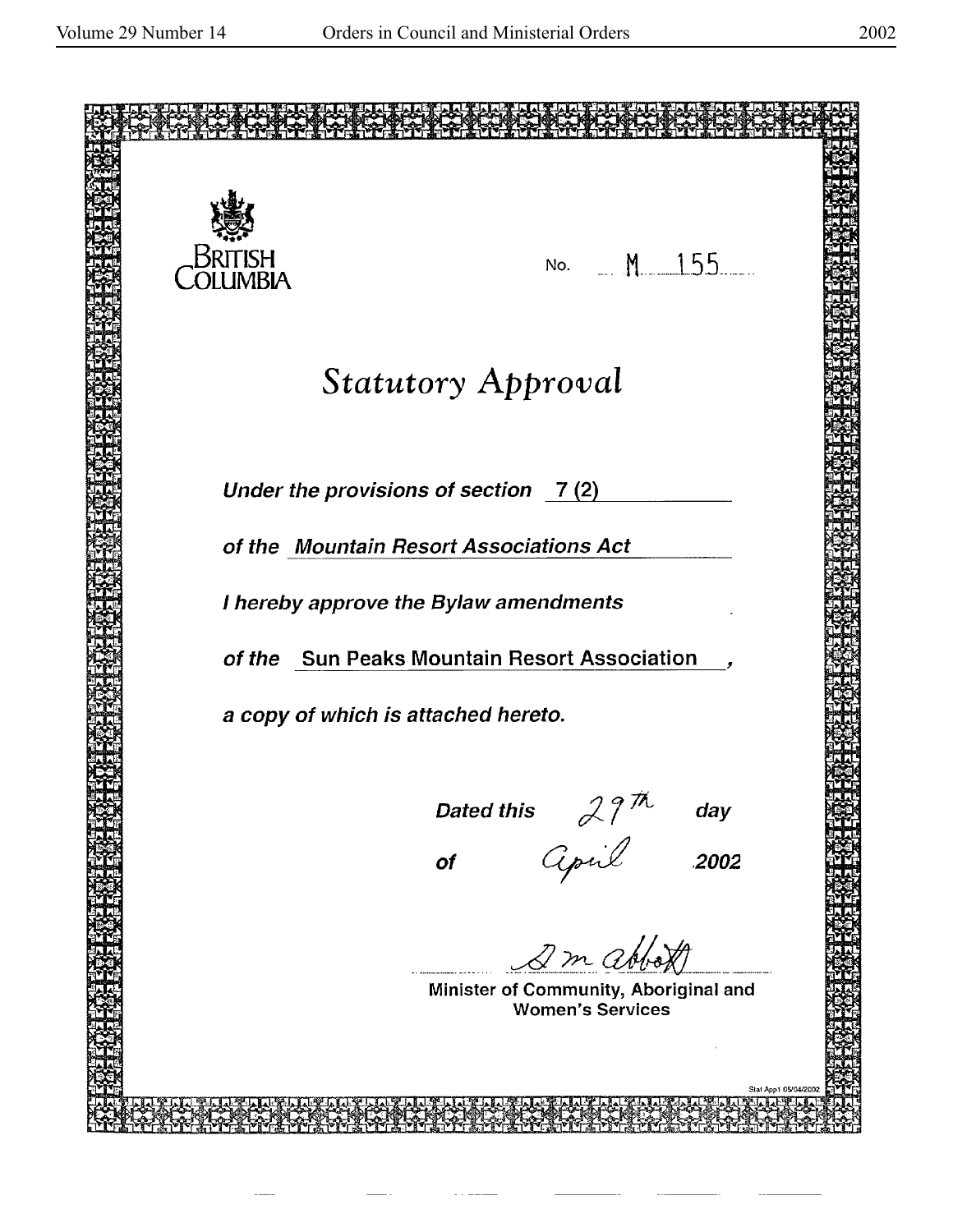| Kritish                                                     | Form 10                         |                                       |        |
|-------------------------------------------------------------|---------------------------------|---------------------------------------|--------|
|                                                             |                                 | Certificate of<br>Incorporation No.   | M 134  |
|                                                             | MOUNTAIN RESORT ASSOCIATION ACT |                                       |        |
|                                                             | <b>COPY OF RESOLUTION</b>       |                                       |        |
| The following is a copy of                                  |                                 |                                       |        |
| a special resolution* passed<br>$\mathbf x$                 |                                 |                                       |        |
| an ordinary resolution                                      |                                 |                                       |        |
| a directors' resolution                                     |                                 |                                       |        |
| in accordance with the by-laws of the Association on<br>the | day of<br>24th                  | June                                  | 2000.  |
|                                                             | (Day)                           | (Month)                               | (Year) |
| see attached                                                |                                 |                                       |        |
|                                                             |                                 |                                       |        |
|                                                             |                                 |                                       |        |
|                                                             |                                 |                                       |        |
| Dated this                                                  |                                 | $\partial$ oo $_{J}$<br>$-2000$       |        |
| day of January<br>(Day                                      | (Month)                         | (Year)                                |        |
|                                                             |                                 |                                       |        |
|                                                             |                                 | SUN PEAKS MOUNTAIN RESORT ASSOCIATION |        |
|                                                             | by                              | (Nanje of Association)                |        |
|                                                             |                                 | (Signature)                           |        |
|                                                             |                                 |                                       |        |

[Nole - (a) No special resolution has effect until accepted by the Registrar of Companies. (b) Send, in duplicate, to the Registrar of Companies. Mailing Address: PO Box 9431 Stn Prov Govt, Victoria BC V8W 9V3. Location Address: 2<sup>nd</sup> Floor - 940 Blanshard Street, Victoria BC together with applicable fee. Telephone number: (250) 356-8673.]

 $\sim$ 

 $\ddot{\phantom{0}}$ 

 $\begin{tabular}{ll} \multicolumn{2}{c}{\textbf{1} } & \multicolumn{2}{c}{\textbf{2} } & \multicolumn{2}{c}{\textbf{3} } & \multicolumn{2}{c}{\textbf{4} } & \multicolumn{2}{c}{\textbf{5} } & \multicolumn{2}{c}{\textbf{6} } & \multicolumn{2}{c}{\textbf{7} } & \multicolumn{2}{c}{\textbf{8} } & \multicolumn{2}{c}{\textbf{9} } & \multicolumn{2}{c}{\textbf{1} } & \multicolumn{2}{c}{\textbf{1} } & \multicolumn{2}{c}{\textbf{1} } & \multicolumn{2}{c$ 

FIN 782 Res. 98/12/29 (Prescribed)

 $\bar{z}$ 

 $\sim$ 

 $\bar{z}$